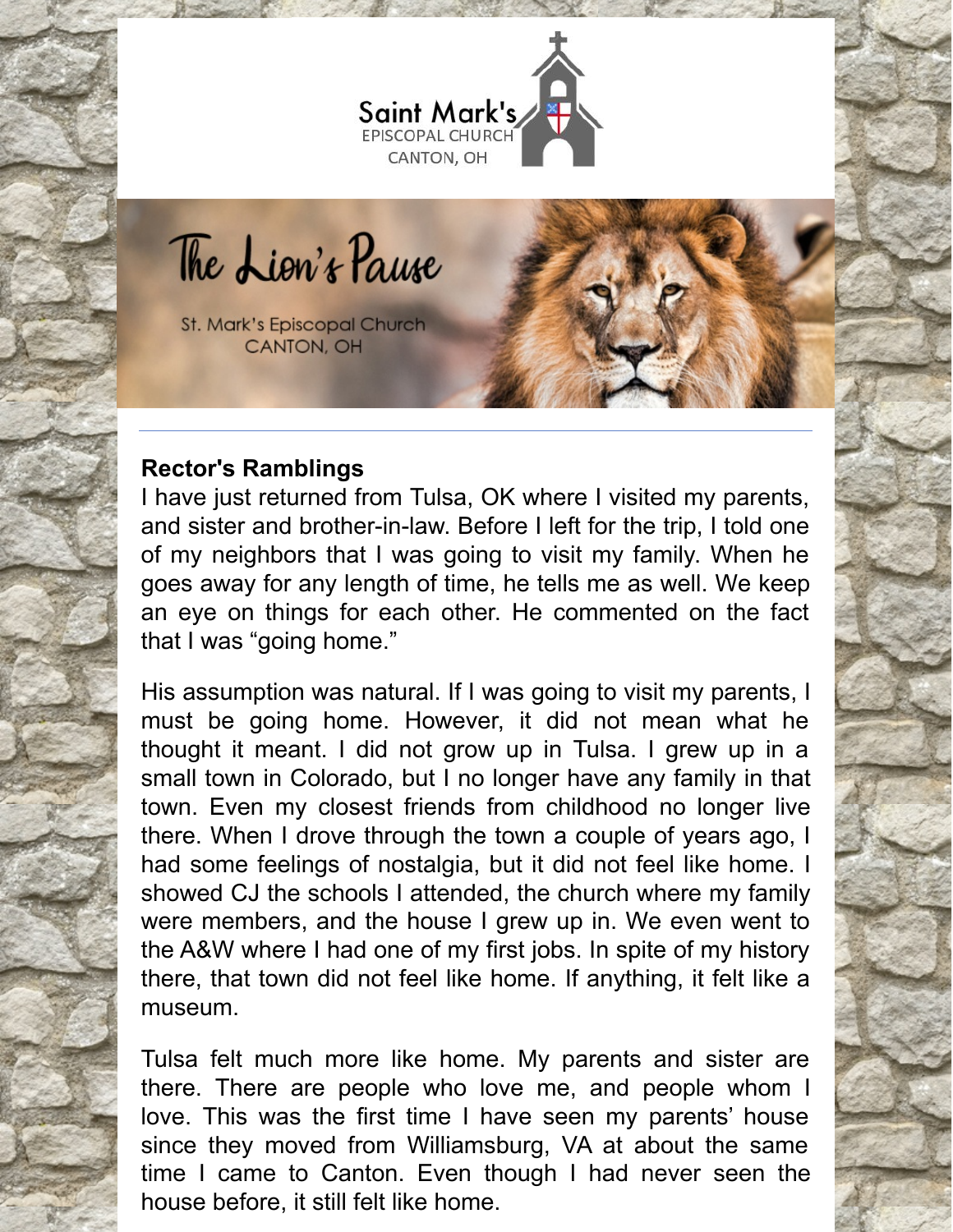Returning to Canton and St. Mark's after the trip is also like coming home. There are people whom I love, and people who love me here. When St. Paul wrote to various churches, he often called them brothers [and sisters]. Paul had homes all over the Mediterranean. There were people he loved and people who loved him throughout the region. Our heart's yearning for home is, in a sense, a yearning for the Kingdom of Heaven. That is the ultimate place where we find people who love us, and people whom we love.

### **Fr. RJ**

A few photos of our Celebration of New Ministry! Many thanks to Bill Rand for the photos, Fr. Paul Gaston for his return to St. Mark's, Bruce Hixon for his careful planning, Carol Popovich for crafting delicious food, and to everyone who contributed to make this event so special.

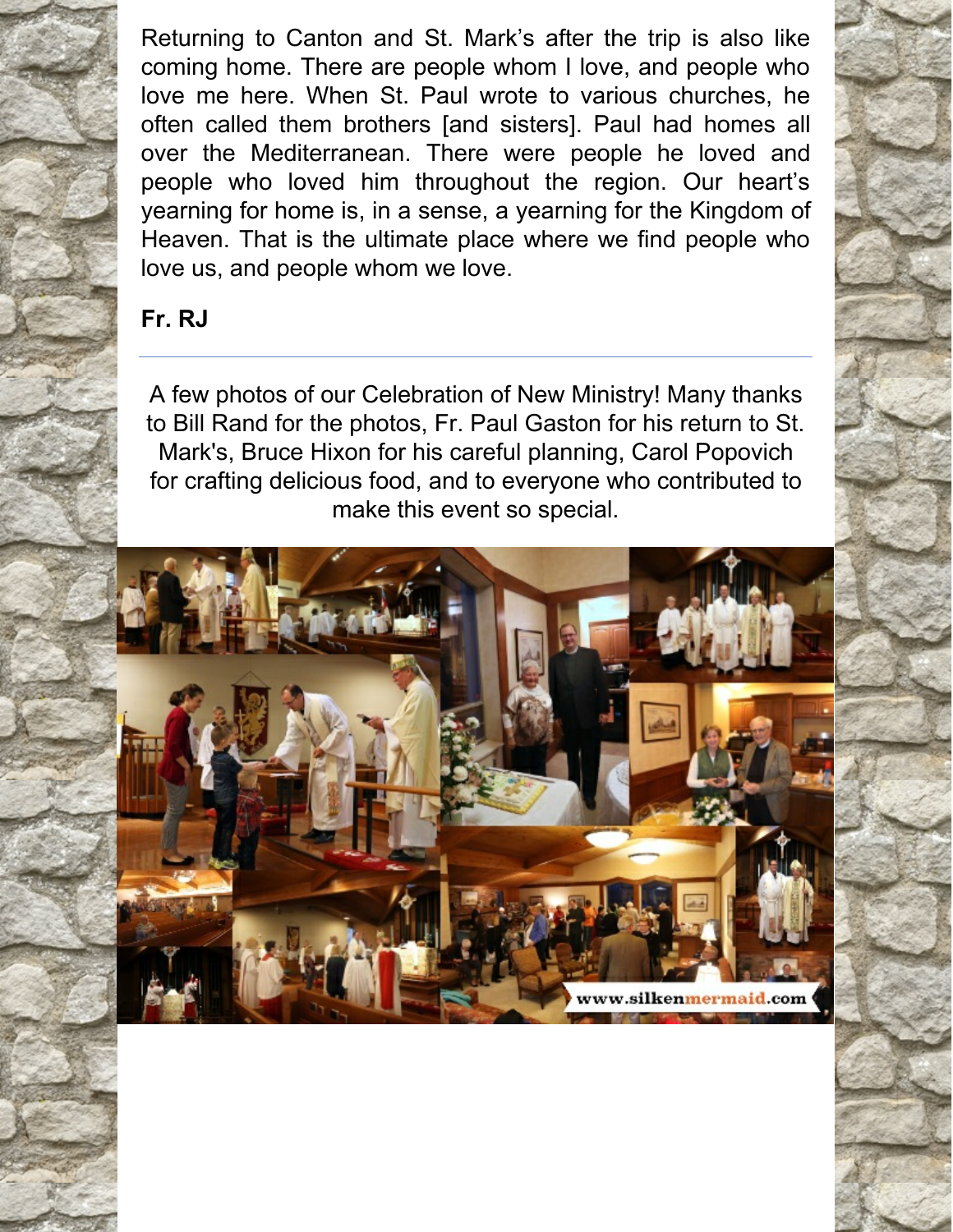

**Holy Eucharist, May 1** 8 and 10 a.m. Sunday School at 10 a.m. Bible Study at 9 a.m. **[Lessons](http://lectionarypage.net/YearC_RCL/Easter/CEaster3_RCL.html) [Bulletin](https://files.constantcontact.com/32ed7374201/603ed539-5e18-4092-b67f-18c72c3d136f.pdf)** Live [Stream](https://www.facebook.com/stmarks.canton)

**Wednesday, May 4** Evening Prayer, 4 p.m. (Zoom) [Bulletin](https://files.constantcontact.com/32ed7374201/0f22d110-dcb7-4373-983c-8230cf7086c4.pdf) Join Zoom [Meeting](https://us06web.zoom.us/j/87861372190?pwd=Y3l6UmtqZGhTQndpS3REd2tmSjJaUT09)

The Diocese has continued to offer easy online giving. To use this, please select "St. Mark's Canton" from the dropdown, and choose either a one-time or recurring gift. We thank you for your continued support.

# **[Designate](https://dohio.org/designate-a-gift-to-your-parish) a Gift to St. Mark's**

## **Summer Camp at Bellwether Farm**

Join friends for the best week of the summer! Bellwether Farm is a working farm with fields, forests, and facilities sure to transform lives. Our traditional overnight summer camp lets children immerse themselves in fun, engaging activities which seek to teach healthy social, nutritional, and environmental practices, while providing a safe context in which to encounter God's beautiful creation. Campers will have an opportunity to learn about organic gardening, animal care, and creative cooking. They will also participate in traditional camp activities



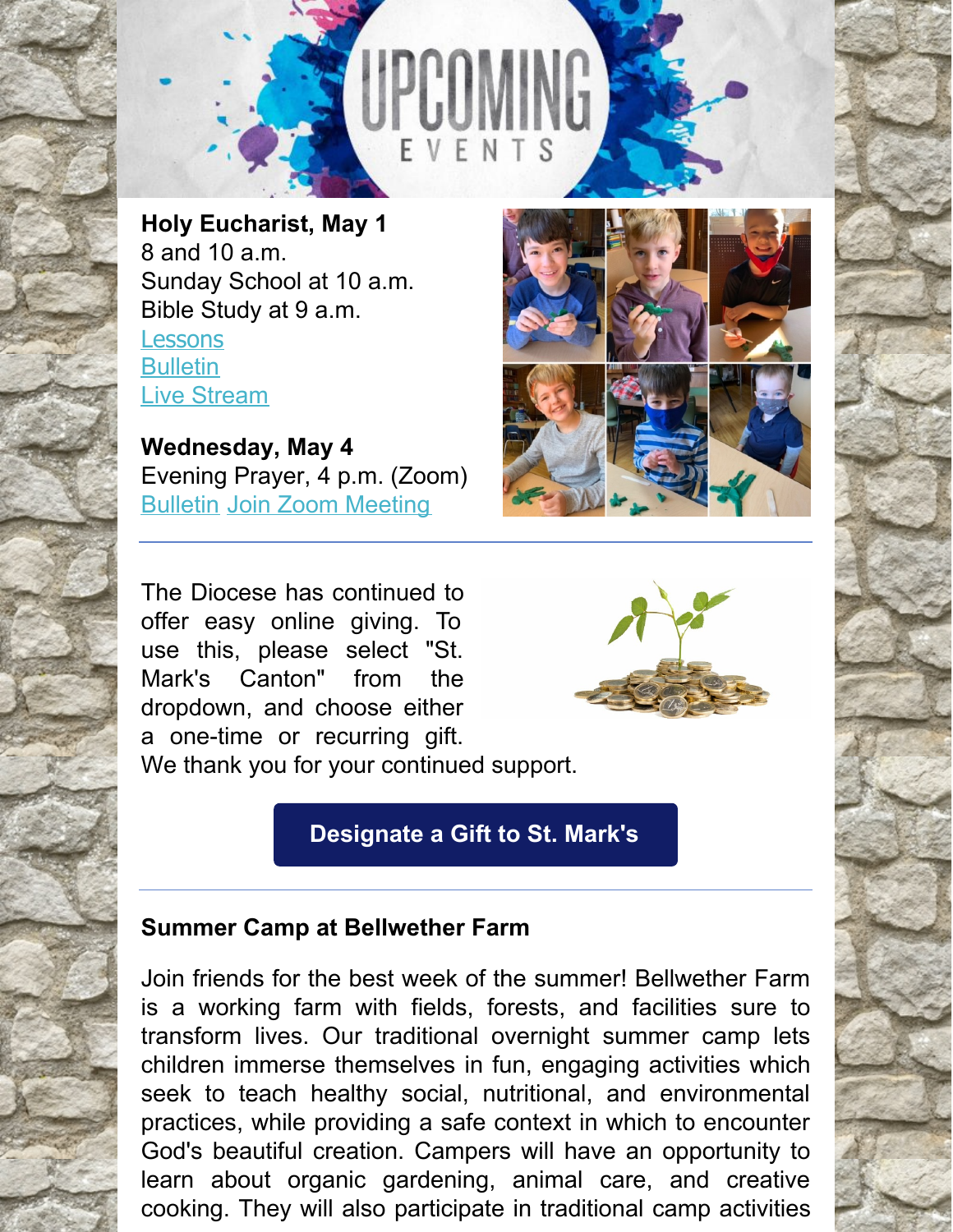including swimming, canoeing, arts and crafts, fishing, campfires, and field games. The Bellwether Farm staff is invested in the life of every camper, seeking to inspire future generations to become passionate leaders in the world around them. **[Registration](https://r20.rs6.net/tn.jsp?f=001-7KP7aBzHNi9c62KhjfbuCGvG1YLewsugcO2eOcepRbPgoRdMnEH6xxZcEKyuJTbA_jMNjcvfFzUEYNMRyPkCa9rNDMSHDy7OARpPdIOdXpYnlzNErR8AUzUANxtW7v9k6WUaYhLVvCwvsAVEdegB7JeW-YFsiam&c=BaLOmw9xdPu_gGIzp_g6tjdnUIyRshpKglg7_La-5tKMz5u2fBMkKQ==&ch=DZ45ppTAjR8sLRVwGnizA0rKQ7AZfDNWZB7xm8owGJcQNwnqgwT8ew==) is now available!**

#### **Bob's Music Notes**

The arrival of the Hammond organ in 1935 was not welcomed by the pipe organ community. The organ guild magazine wouldn't even call it an "organ." They named it "electrotone." The Federal Trade Commission was asked to dissuade Hammond from calling it an organ, so a demo was arranged at the University of Chicago chapel, and - amazingly, the panel couldn't tell the difference, so Hammond



could advertise its product as, indeed, an "organ."

My regular visits to the Stieff Piano studio in Baltimore which had the Hammond franchise continued. As Christmas approached, they put a Hammond in their show window connected to massive speakers on the fourth floor positioned at open windows to project the sound all over Howard Street downtown, and they asked me to be one of the players. The original Hammonds had no internal speakers. A tone cabinet was required to make the instrument heard. But the player sitting in the window couldn't hear what was being played since the sound was coming out four stories above, so headphones were provided. After I played one day someone, noting the headphones, said how sad he was that I was deaf! A sign in the window noted that I was a Peabody student - which was to get me in a bit of trouble.

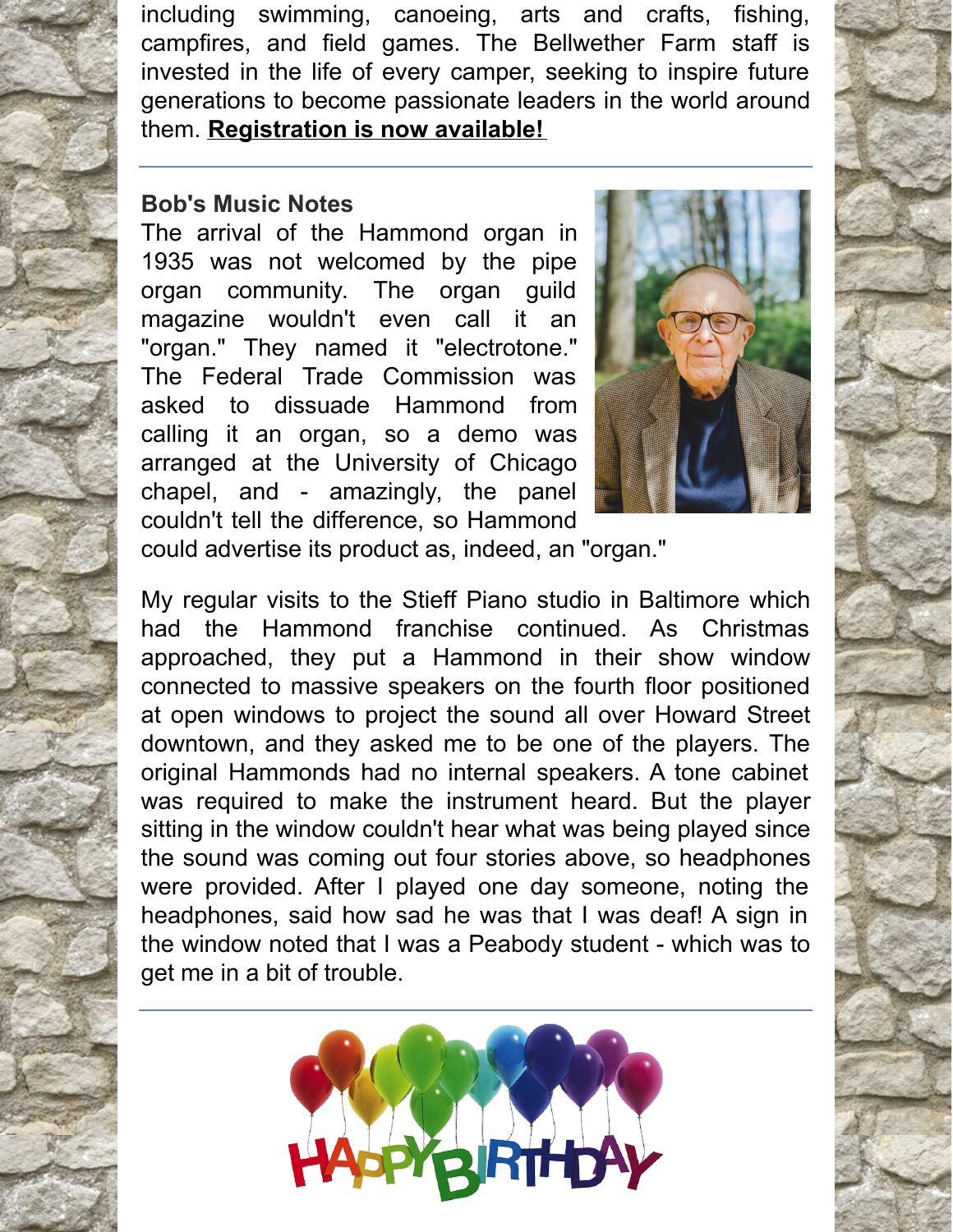### **May Birthdays**

 Benjamin Clark Chris Arnold Dave Kiesling, Jan Hudson Jane King Derek Gordon Connor Pelger Justin Crowl

## Prayer Concerns

Fred Gibbs, Jim Weaver, Jane Schutrum, Ron Hill, Amelia Rowland, Ron Brookes

**Family and Friends:** Jimmy Little (Sue Little's son); Nancy Sauer (friend of Diana Cornell); Jerry Giammarco (cousin of Gary Giammarco); Lynn McBride (Beth Crowl's father); Lenny Reich (acquaintance of the Hixons); Kahmario Coleman (family friend of the Hudson family), Aurora (friend of the Gordons); Matt Gagnon (assistant principal at Oakwood Middle School), Theresa & Addelyn (friends of Judy Hixon); Yanette Pysher (Vonda Temerlkoff's cousin); Sandy Snyder, & the Fulton family (friend and relatives of the Rands); Lynnda Hoefler (friends of Sue Little); Janet Sheatzley Morgan (Barb Siegfried's sister); Tony Donahue & Beth Conley (friends of Cricket Boyd); Carol Jones (daughter of Buck & BJ Jones); Terry L. (friend of Pam McCarthy); Lesley & Holly (friends of Paulette Frech); Marc Hostetler (brother of Susan Hostetler); Baby David (friend of the Schaubs); Bob Patterson (friends of Diana Cornell); Sullivan & Guzman families & Pastor Marilyn Roman (friends of the Mulls); Johnny Willoughby (grandson of the Willoughbys); Jim Mesko (friend of Jim Weaver).

For those who have died.

For those in the armed forces.

## **PRAYER CHAIN:**

*St. Mark's has a group of prayer warriors who pray for the specific needs of those on the prayer chain. If you would like to place yourself or a loved one on the prayer chain, please*